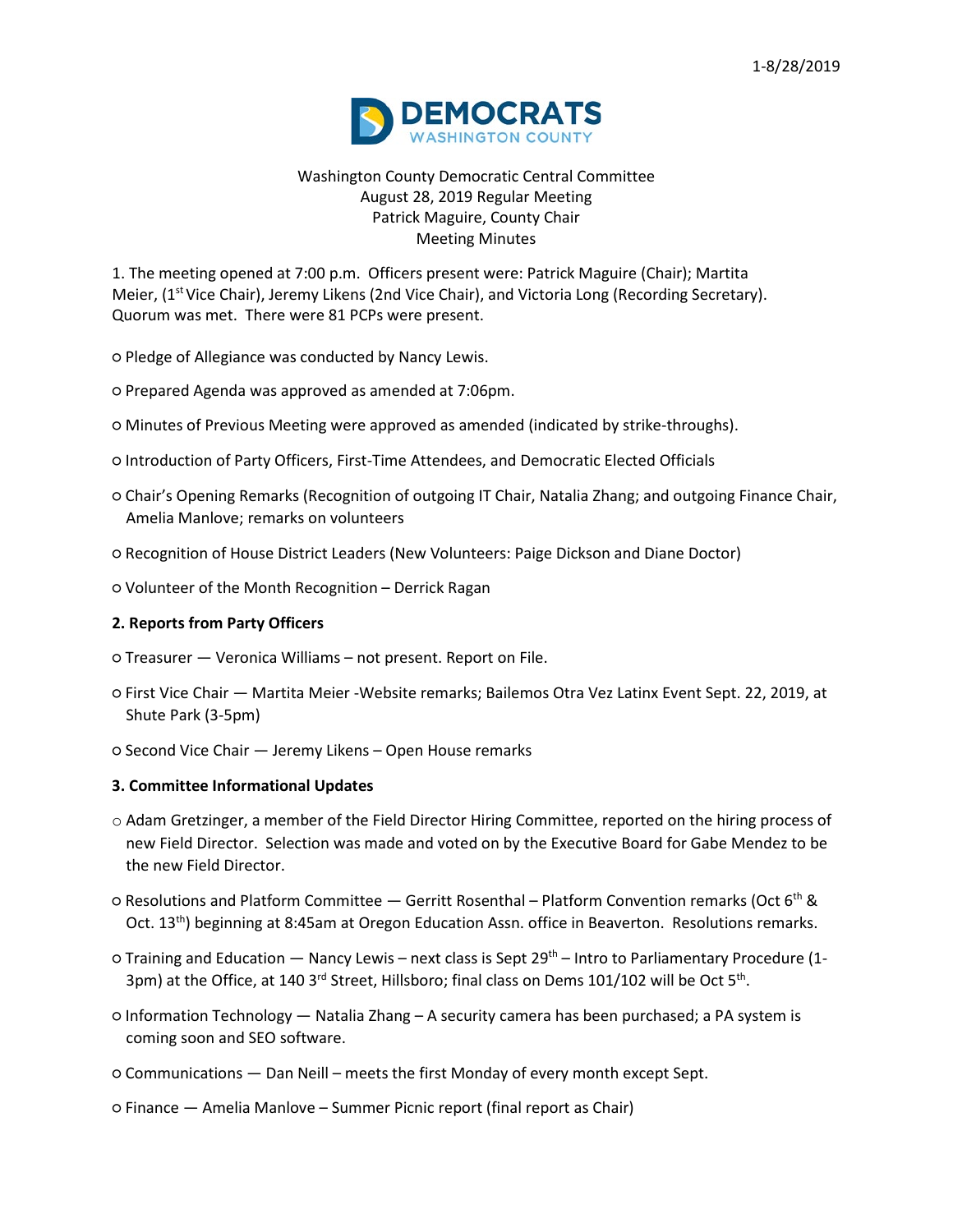○ Latinx Outreach — Wlnsvey Campos – Latinx Event 9/22/19 remarks (potluck)

○ Community Outreach — Sue Cocking & Derrick Ragan – Remarks on the missing Joe Biden Cutout; Fair Booth; Democrat Debate Get-togethers; visiting different committees for familiarization; Beaverton Parade ( $7<sup>th</sup>$ ); Debates (12<sup>th</sup>); Viva Tualatin (14<sup>th</sup>); July 24-August 2, 2020, is next year's Washington Co. Fair (10 days), recruiting volunteers throughout the year

 $\circ$  Young Democrats – (added to agenda by unanimous consent) – Dave Coburn - remarks

## **4. Caucus & Special Group Informational Updates**

○ Black American Caucus | Hard Conversations Group — Barbara Glazer - 2 speakers last month's meeting (Sept  $10<sup>th</sup>$  is next meeting in the Office)

 $\circ$  East Washington County Democrats Group — Carol Greenough - (meets 1st Thurs monthly) – Remarks on How to Bridge the Divide. "Via Tualatin" at Tualatin Park – Voter Registration at event

○ Education Caucus — Lisa Stiller – remarks on new caucus and legislative session

## **5. Delegation Informational Updates**

○ State Central Committee Delegation — Farrah Chaichi – remarks on resolutions; did not get to new business (2 alternate delegate resignations – will conduct elections next month)

○ First Congressional District Committee Delegation — Janice Karpenick – had speaker at this meeting and shared a resolution with Rep. Bonamici's staff; remarks about our relationship with Rep. Bonamici; need to fill two delegate positions tonight

6. Provisional Selection of New Precinct Committeepersons – Victoria Long moved (MM82819-1) *to appoint as PCP members to the Democratic Party of Washington County the following: Kyndra Needham-Blue, Tyler Hiu, Jim Silver, Ian Rose, Mike Gilbert and Gordon Sheldall.* Vote: Unanimous approval.

## **7. Special Business Items**

○ Report of the Special Committee on Gender Equity in Delegate Selection — Chrissy Erguiza reported on the committee's recommendations to the Rules Committee.

Farrah Chaichi moved (PM82819-2: Privileged Motion) **to** *Call for Orders of the Day*

○ Election of Alternate Delegates to the First Congressional District Committee –

 Garrett Fleenor moved (MM82819-3**)** *to conduct the following CD-1 Alternate Election on a single ballot. All candidates will be nominated at the same time, and no more than one male and no more than one female may be elected. Ties will be broken by coin toss.*

Arthur George and Martita Meier nominated themselves and were elected as Alternate CD-1 Delegates.

 Amelia Manlove moved (PM82819-4: Privileged Motion) *to adjourn due to time restraints***.** Vote: Motion failed (Ayes- 38; Nays  $-22$ : usually requires only majority vote but  $2/3$ 's approval was required by the Chair due to (PM82819-2); only 62% were in favor of the adjournment)